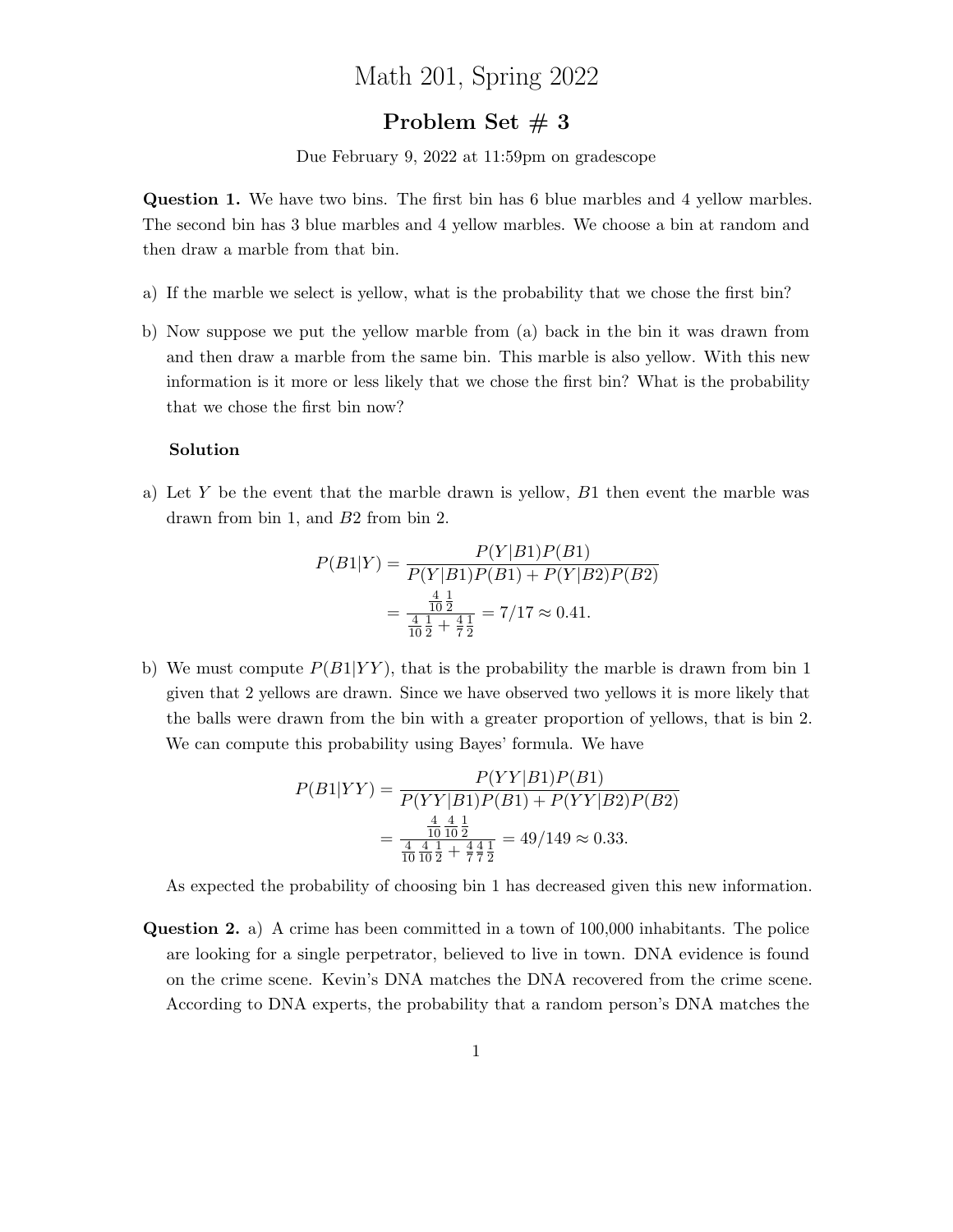crime scene DNA is 1 in 10,000. Before the DNA evidence, Kevin was no more likely to be the guilty person than any other person in town. What is the probability that Kevin is guilty after the DNA evidence appeared? You may assume that if the perpetrator's DNA is tested then it will match the crime scene DNA 100% of the time.

Hint: Reason as in example 2.14 in the textbook.

- b) Suppose a new method is developed to test DNA. With this new method the probability that a random person's DNA matches the crime scene DNA is now 1 in 50,000. Suppose that with the new method it is confirmed that Kevin's DNA matches the DNA recovered from the crime scene. What is the probability that Kevin is guilty now?
- c) Suppose that a witness observed a yellow car fleeing the scene of the crime but could not give any more details about the car. The town has 1,000 yellow cars. In questioning it is revealed that Kevin also drives a yellow car. What is the probability that Kevin is guilty now if the original method for testing DNA is used? What if the new more accurate method is used?

## Solution

a) Using Bayes' formula,

$$
P(\text{guilty}|\text{DNA match}) = \frac{P(\text{DNA match}|\text{guilty})P(\text{guilty})}{P(\text{DNA match}|\text{guilty})P(\text{guilty}) + P(\text{DNA match}|\text{not guilty})P(\text{not guilty})} = \frac{1 \cdot \frac{1}{100000}}{1 \cdot \frac{1}{100000} + \frac{1}{10000} \cdot \left(1 - \frac{1}{100000}\right)} \approx 9.09\%.
$$

b) In this case we have

$$
P(DNA \text{ match} | \text{not guilty}) = \frac{1}{50000}
$$

and so

$$
P(\text{guilty}|\text{DNA match}) \approx 0.33.
$$

c) With this new information we update

$$
P(\text{guity}) = \frac{1}{1000}.
$$

With the original method for testing DNA we have

$$
P(\text{gulty}|DNA match) \approx 0.91
$$